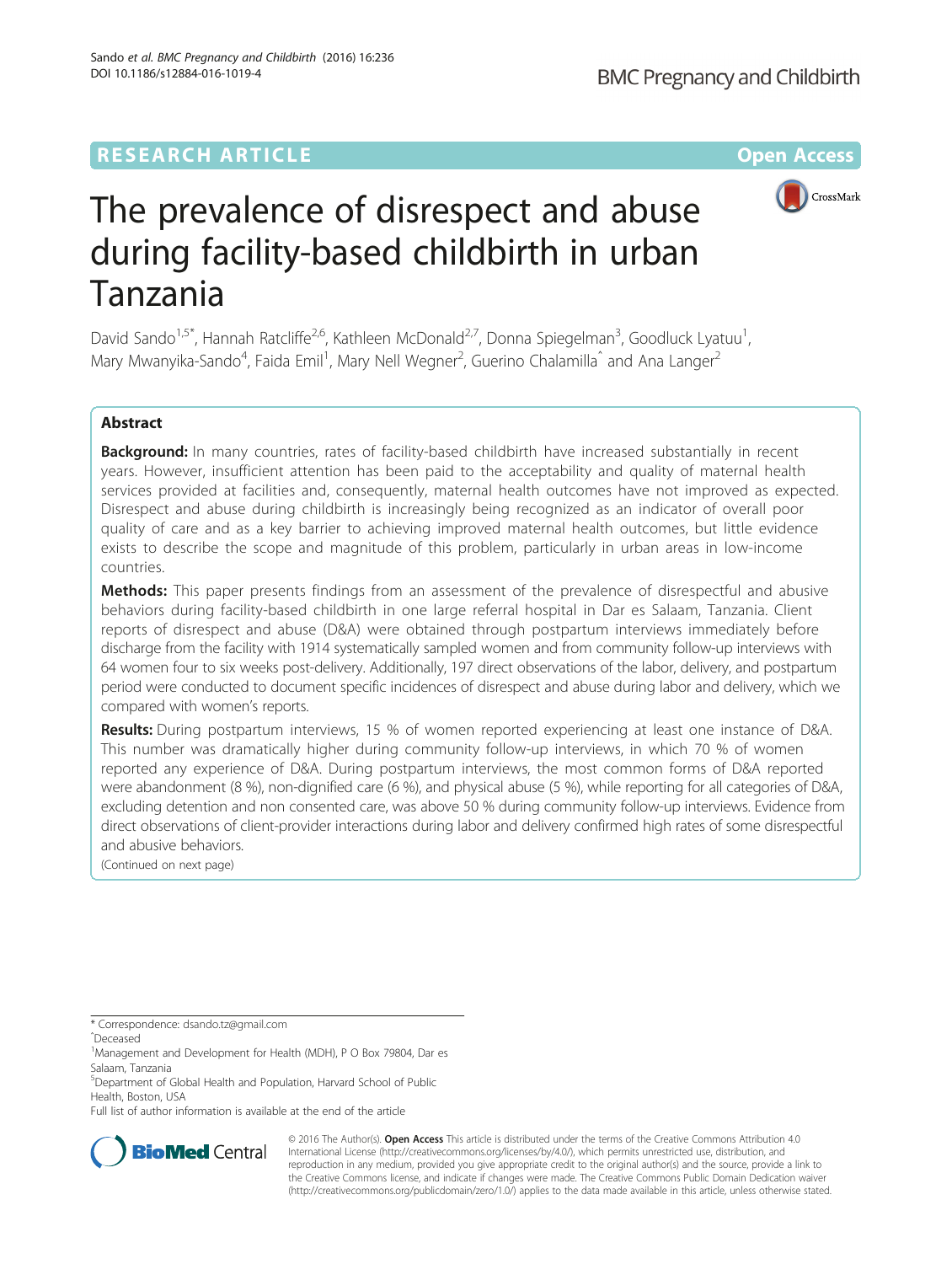#### (Continued from previous page)

**Conclusions:** This study is one of the first to quantify the prevalence of disrespect and abuse during facility-based childbirth in a large public hospital in an urban setting. The difference in respondent reports between the two time periods is striking, and more research is needed to determine the most appropriate methodologies for measuring this phenomenon. The levels and types of disrespect and abuse reported here represent fundamental violations of women's human rights and are symptomatic of failing health systems. Action is urgently needed to ensure acceptable, quality, and dignified care for all women.

Keywords: Disrespect, Abuse, Respectful maternity care, Facility delivery, Maternal health, Tanzania

Abbreviations: D&A, Disrespect and Abuse; MDG, Millennium Development Goal; NIMR, National Institute of Medical Research; SD, Standard Deviation

#### Background

The advent of the Millennium Development Goals (MDG) in 2000 compelled national and international governing bodies to prioritize the reduction of maternal mortality. The leading causes of maternal death worldwide—hemorrhage, hypertensive disorders, complications of unsafe abortions, and sepsis—can be either prevented or treated in most cases, and the vast majority of deaths from these causes could be eliminated if women were afforded timely care by skilled health professionals at a well-equipped facility [[1\]](#page-9-0). Universal facility-based delivery has, therefore, been widely promoted as an effective means of reducing maternal mortality.

After the adoption of the MDGs, efforts to promote facility-based delivery have focused primarily on increasing access to childbirth services. This focus on access has been documented in Tanzania, where there has been particular emphasis on increasing the number of facilities equipped to provide safe delivery and where accessibility has been improved through the elimination of user fees for maternal health services [\[2\]](#page-9-0). However, mounting evidence shows that increasing facility-based delivery rates alone is insufficient to reduce maternal mortality [[3\]](#page-9-0). A higher standard of quality for maternal health services, which comprehensively addresses the physical health and overall wellbeing of clients, is imperative for ensuring impact on maternal health outcomes [[4\]](#page-9-0). Unfortunately, insufficient attention has been paid to the quality and acceptability of services provided to women in the facilities at which they are being encouraged to deliver [\[5\]](#page-9-0). Thus, while basic coverage of maternal health services has increased in Tanzania, progress towards reducing maternal mortality has lagged behind [\[6\]](#page-9-0). This is also the case in many urban areas throughout other resource limited countries, where, due in no small part to poor quality care, increased rates of facility-based deliveries have not had the expected commensurate impact on lowering maternal mortality [[5\]](#page-9-0). As the importance of quality of care is progressively recognized, attention is increasingly being paid to the role of poor interpersonal care and systemic disrespect of women as key barriers to

achieving complete coverage of quality maternal health services. In addition to limiting progress towards improved maternal health outcomes, D&A is also a fundamental violation of women's human rights and undermines the safety and effectiveness of health systems.

During recent years, disrespect and abuse has been conceptualized and categorized, therefore facilitating measurement and comparison across settings. In a global landscape analysis by Bowser and Hill, seven categories of disrespect and abuse (D&A) during childbirth emerged from qualitative and anecdotal reports: physical abuse, non-consented care, non-confidential care, nondignified care, discrimination, abandonment, and detention in health care facilities [\[7\]](#page-9-0).

Disrespectful and undignified care during childbirth has been documented in health facilities all over the world [[7](#page-9-0)]. The underlying contributors to these forms of treatment are as complex as the health care systems that perpetuate them [[8, 9\]](#page-9-0). At the interpersonal level, provider prejudices, demoralization, and burnout—all common issues experienced by overstressed healthcare workers [\[10](#page-9-0)]—contribute to providers delivering disrespectful care to clients [[7, 11, 12](#page-9-0)]. These issues are further complicated when health facilities and health systems are overstretched, are themselves disrespectful to providers and staff, and lack accountability mechanisms and/or effective leadership [[12](#page-9-0)–[14\]](#page-9-0).

Previous qualitative work has documented that D&A during facility-based delivery is a salient issue in Tanzania. In the Morogoro region of Tanzania, for instance, a qualitative study that included women, male partners, community health workers, and religious leaders found that all respondent groups reported personally experiencing or hearing about others' experiences of disrespectful or abusive care during facility based childbirth [\[15](#page-9-0)]. In another study, women with obstetric fistula who delivered at an urban municipal hospital in Dar es Salaam recounted feeling unwelcomed by health care staff and reported experiencing abandonment as well as physical and verbal abuse during labor and delivery [[16](#page-9-0)].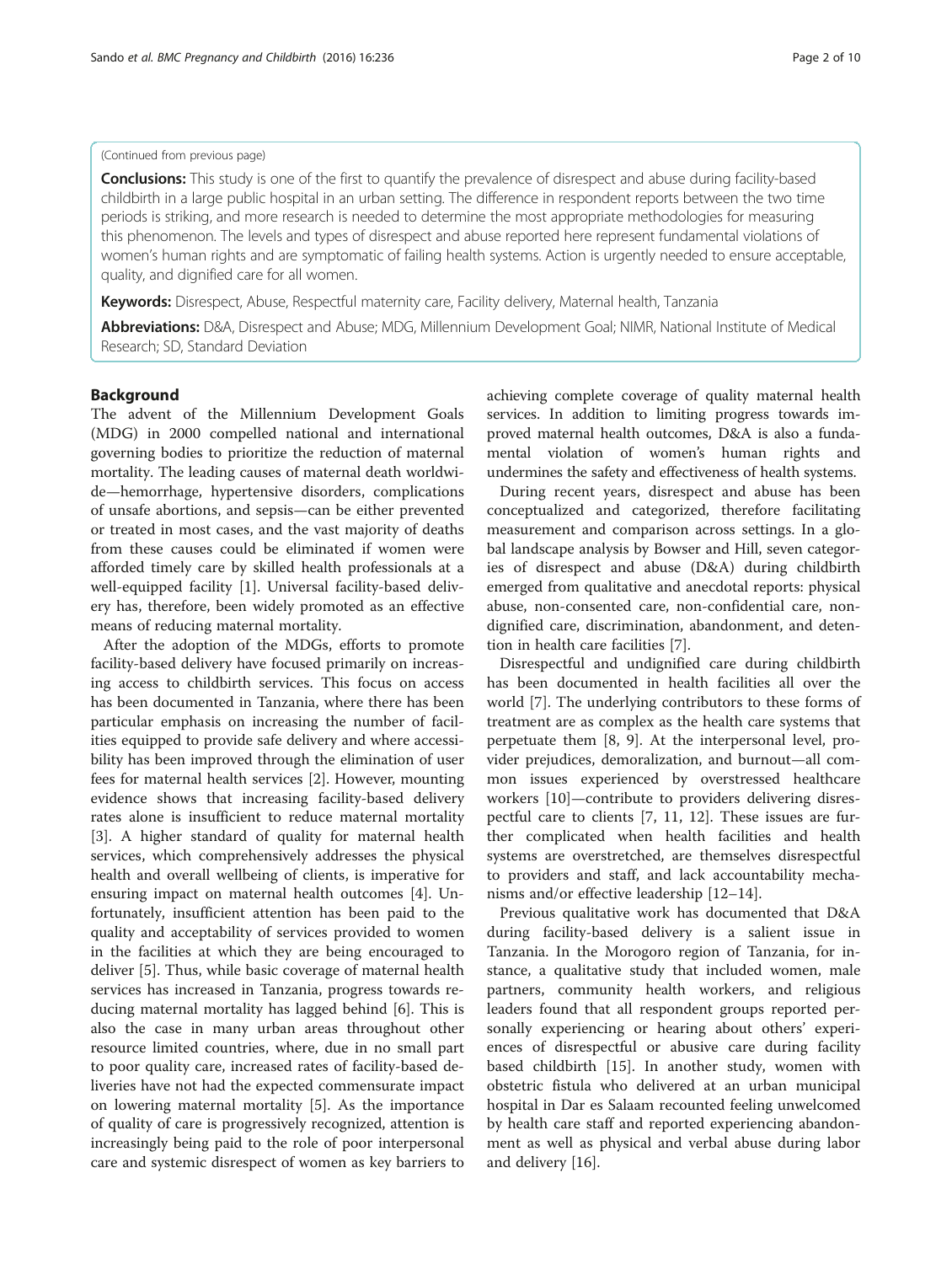To date, however, there have been few quantitative estimates of the prevalence of disrespectful and abusive treatment of women during facility-based childbirth in Tanzania or elsewhere. In rural north eastern Tanzania, Kruk et al. [[17\]](#page-9-0) documented a prevalence of D&A ranging from 19.5 % reported upon discharge from the facility to 28.2 % reported in community-follow up interviews five to ten weeks post-delivery [\[17\]](#page-9-0). There have been no equivalent studies undertaken in urban regions of Tanzania, where crowded, strained facilities are particularly prevalent [[18](#page-9-0)].

This article presents the findings of a study to assess the prevalence of D&A as reported by women who delivered in a large, urban referral hospital in Dar es Salaam, Tanzania, and as observed by trained individuals. This is part of the larger study that aimed to test interventions to reduce occurrence of D&A during childbirth, of which some of the findings have already been published [\[19](#page-9-0)].

## Methods

## Study design

This analysis presents baseline findings from an implementation research project that assessed the prevalence of disrespectful and abusive behaviors during facilitybased delivery in a large, urban public hospital in Dar es Salaam, Tanzania between April and August 2013. Women were observed during labor and delivery and interviewed at two points in time: 1) immediately after delivery and preceding discharge from the facility; and 2) in their homes four to six weeks post-delivery.

### Study setting

In the Dar es Salaam region, over 90 % of the population delivers in a healthcare facility [[19\]](#page-9-0). The study facility is located in the poorest district in Dar es Salaam and serves as a regional referral hospital for complicated pregnancy and maternity cases to over 70 health facilities in the district. Although the study hospital is a referral-level facility, it is common for women to bypass lower level health facilities—where they received their antenatal care—to deliver at regional hospitals. During the data collection period, more than two-thirds of respondents self-referred to the study facility for their delivery.

In Tanzania—where only 75 % of the healthcare workforce requirement is met [[2\]](#page-9-0)— healthcare providers often face heavy workloads in congested environments, particularly in urban areas where population density and facility-based delivery rates are high [[20](#page-9-0)]. During data collection between April and August 2013, the study facility had two to three health providers in the labor and delivery ward per eight-hour shift to manage an average of 60 deliveries per day. During this timeframe, there were an average of 125 pregnancy complications, four maternal deaths, and 18 neonatal deaths per month (Facility data, 2013).

## Study sampling and data collection

The data presented here were collected through three methods: direct observations of the labor and delivery process, postpartum client interviews at the time of discharge from the facility, and community follow-up client interviews at four to six weeks post-delivery. In keeping with the Tanzanian National Institute of Medical Research (NIMR) guidelines, all pregnant women 18 years and above and admitted to the study facility for labor and delivery services during the period of data collection were eligible for this study.

All study tools were adapted with permission from a similar project conducted by the Population Council in Kenya [\[21\]](#page-9-0). Slight changes were made to accommodate the difference in study settings. All data collectors attended a three-day training session prior to the initiation of the study to orient them and ensure thorough understanding of the study protocol, data collection tools, and informed consent procedures. Immediately after the training, a one-day pilot of the observation and postpartum interview tools was conducted at a comparable regional referral hospital in Dar es Salaam. Written informed consent was obtained from the study facility to conduct the direct observations, which constituted consent from providers as well. Consent was sought from all eligible mothers before observation, prior to postpartum interviews, and before community follow-up interviews. Women were informed that participation was voluntary and that their participation or lack thereof would in no way impact the care they or their family members would receive now or in the future. Participants were also informed that they might end their participation at any time. The study protocol received ethical approval by the Institutional Review Board of the Tanzanian National Institute of Medical Research (NIMR) and Harvard Chan School of Public Health.

Two hundred and eight women consented for and were observed during the labor and delivery process. Eight trained nurse-midwives who were not affiliated with the study facility conducted the direct observations, each of which lasted an average of six to eight hours. When an observer finished an observation, she returned to the registration desk and approached the second woman to present at registration for participation. Consenting participants were observed from registration in the prenatal ward through the labor and postnatal wards and for up to two hours post-delivery. The study was not designed to detect D&A incidences during surgical procedures, therefore observations were stopped if the participant required a Caesarean section or experienced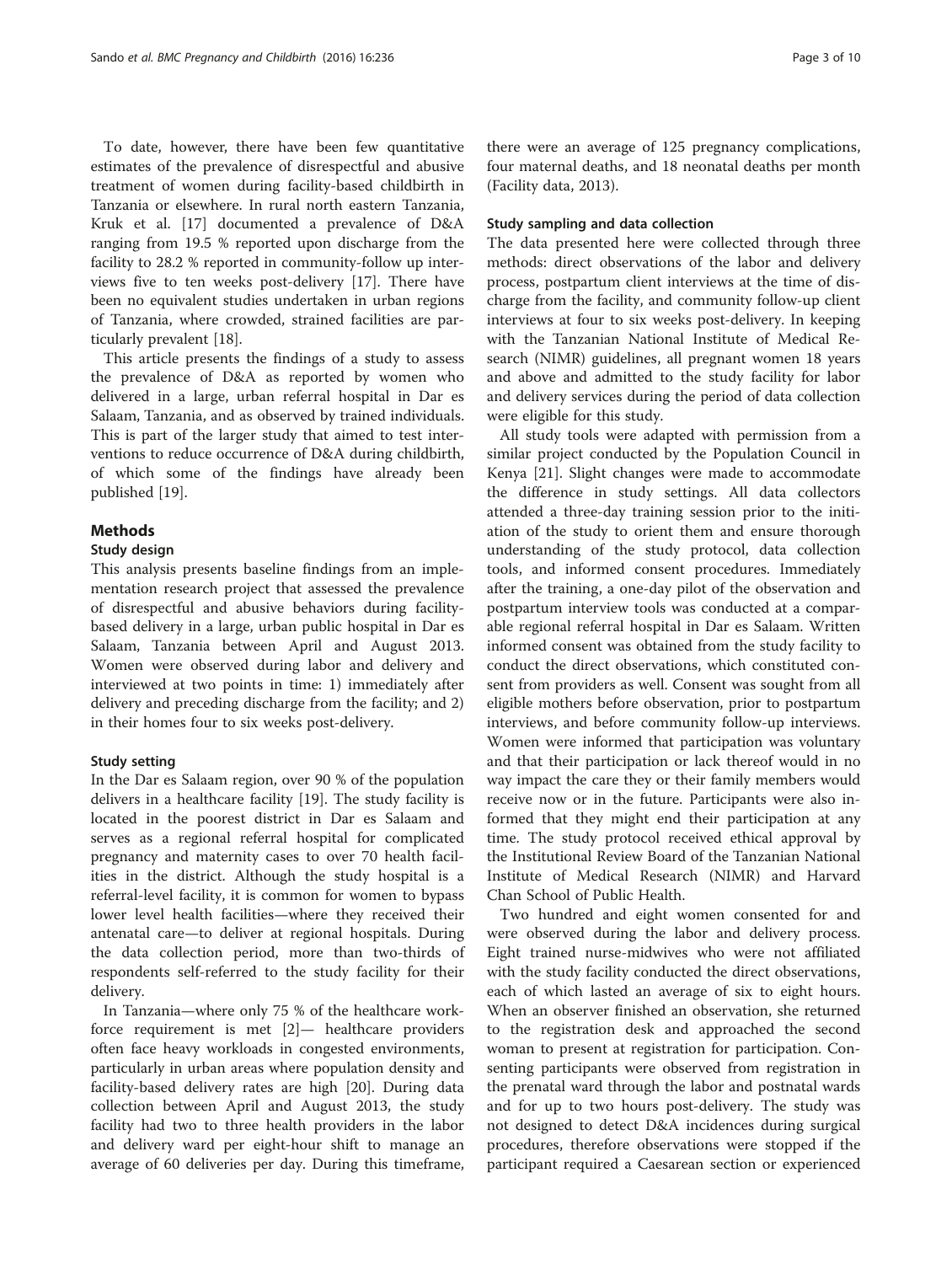any other extreme complication(s) that necessitated transfer to the operating theater. Observations were conducted 24 hours a day in three shifts for 60 days. At the end of every shift, observers passed their work on to the incoming data collector to ensure complete coverage.

Trained social scientists conducted postpartum interviews with 1914 women, including 94 women who were observed (see above) and 1820 who were systematically sampled, whereby every second woman who entered the postnatal ward at the study facility was invited to participate. Consenting women were interviewed immediately before discharge from the facility—approximately three to six hours post-delivery—in a separate private room near the postnatal ward. Interviews lasted approximately 45 minutes.

Four to six weeks after delivery, researchers attempted to contact the 94 out of 197 women who were observed during labor and delivery and included in the postpartum interview sample by mobile phone for a follow-up interview. Sixty-four of these women were successfully reached and consented to a follow up interview in their home. An abbreviated version of the postpartum interview tool—in which repetitive information regarding demographics and previous care history was removed—was re-administered to the participants by the same data collectors.

#### Study variables

During direct observations, data collectors reported on clinical and interpersonal aspects of care including greetings from providers to clients, infection prevention protocols, specific procedures conducted, the nature of interactions between providers and clients, and specific instances of disrespect or abuse drawn from the Bowser and Hill framework.

During the postpartum and community follow-up interviews, respondents provided information on their demographic and household characteristics, previous care history, perceived quality of care during labor and delivery, instances of disrespect and abuse the experienced and overall satisfaction with services.

The main outcomes of interest for postpartum and community follow-up interviews were client-reported experiences of each of the seven dimensions of D&A. Based on client reports, the study team divided Bowser and Hill's category of "non-confidential care" into two distinct categories: "non-confidential care", which was defined as violations of auditory privacy or disclosing confidential records, and "lack of privacy", which was defined as violations of physical privacy. An error in the skip patterns resulted in questions about discrimination being asked only of women who reported experiencing

physical abuse. Therefore, a representative estimate of discrimination was not obtained and is not included in this analysis.

Respondents were specifically asked about their experience of each individual category of disrespect and abuse. If a respondent reported experiencing any category of D&A, she was asked to specify the exact nature of the behavior. The specific sub-components of each category of D&A that were assessed are shown below in Table 1. Overall prevalence of D&A was calculated to include all respondents who reported any experience of any sub-type of D&A.

#### Statistical methods

Data analysis was performed using SAS Version 9.3 (SAS Institute Inc., Cary, NC, USA). Categorical variables were summarized by proportion and continuous variables were summarized by mean and standard deviation (SD). The primary outcomes were overall disrespect and abuse (any reporting of any element of disrespect and abuse), physical abuse, non-consented care, non-confidential care, lack of privacy, abandonment and detention. To compare reports of D&A as measured during the postpartum interview and at community follow-up,  $\chi^2$  or Fisher's exact tests were performed. All statistical tests were two-sided with  $p < 0.05$ considered significant, and all statistical analyses were carried out using the statistical software package SAS, Release 9.3 (Cary, North Carolina, USA).

## Results

Table [2](#page-4-0) presents the socio-demographic characteristics of the postpartum and community follow-up interviews.

Table 1 Categories of disrespect and abuse [[7](#page-9-0)]

| Category of Disrespect<br>and Abuse | Sub-components measured                                                                                                                                                                                                           |
|-------------------------------------|-----------------------------------------------------------------------------------------------------------------------------------------------------------------------------------------------------------------------------------|
| Physical abuse                      | Kicked, pinched, slapped, episiotomy without<br>anesthesia, pushed, raped, other                                                                                                                                                  |
| Non-dignified care                  | Shouted at, scolded, threatened to withhold<br>services, laughed at or scorned, other                                                                                                                                             |
| Non-consented care                  | Tubal ligation, hysterectomy, abdominal<br>palpation, vaginal examination, episiotomy,<br>other                                                                                                                                   |
| Non-confidential care               | HIV status shown to others, other health<br>information shown to others, HIV status<br>shown to non-health staff, health information<br>discussed with non-health staff, personal<br>issues discussed in earshot of others, other |
| Lack of privacy                     | Uncovered during delivery or examination,<br>no screens blocking view during delivery or<br>examination                                                                                                                           |
| Abandonment                         | While in labor, while delivering, while<br>experiencing a complication, after delivery,<br>other                                                                                                                                  |
| Detention                           | Any                                                                                                                                                                                                                               |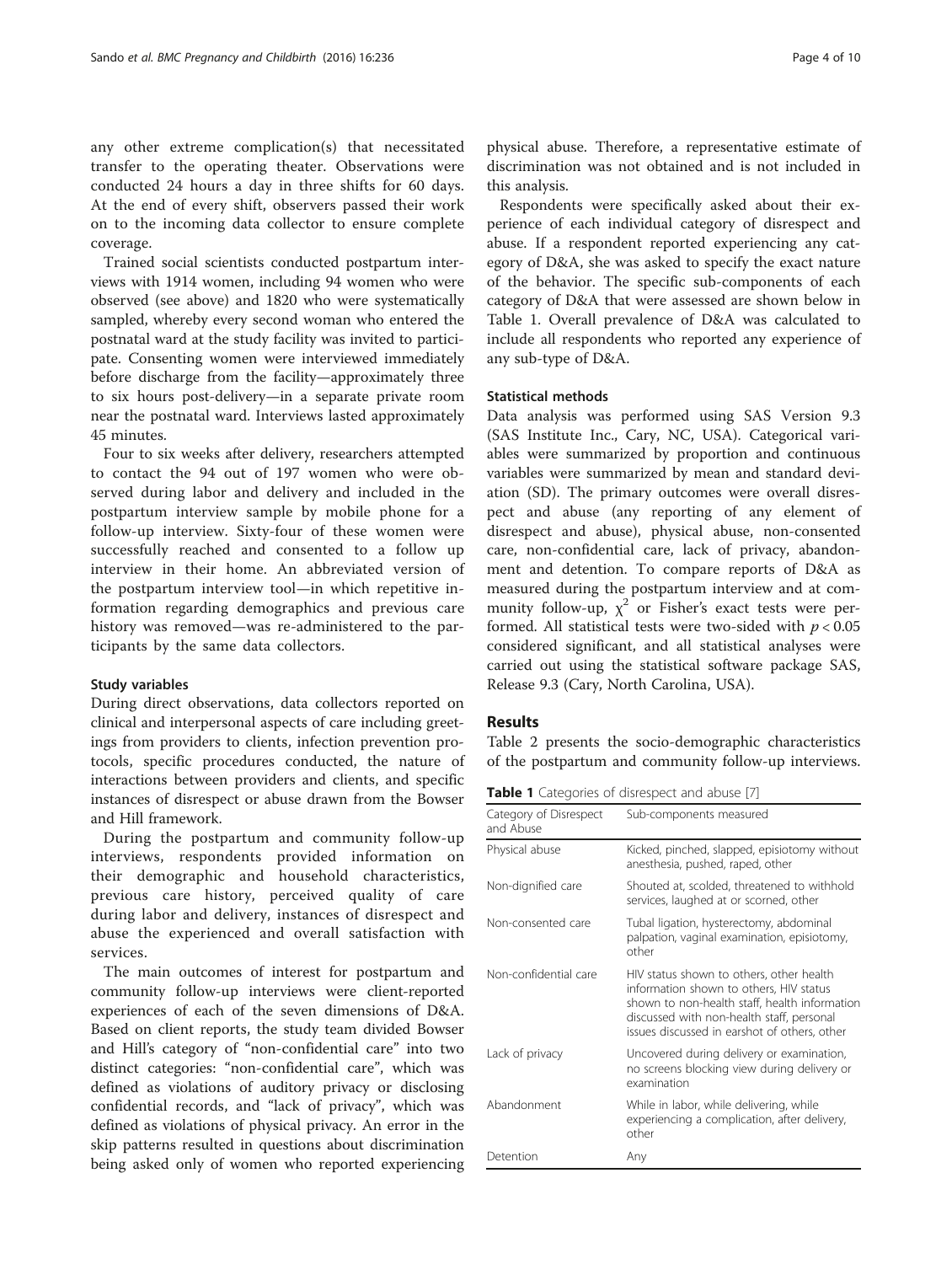| Variable                                        | Measure                               |                                    | P-value <sup>a</sup> |  |
|-------------------------------------------------|---------------------------------------|------------------------------------|----------------------|--|
|                                                 | Postpartum<br>Interview<br>$N = 1914$ | Community<br>Follow-Up<br>$N = 64$ |                      |  |
| Socio-Demographic Characteristics               |                                       |                                    |                      |  |
| Age in years, Mean (SD)                         | 25.7(5.9)                             | 25.2(5.9)                          | 0.52 <sup>b</sup>    |  |
| HIV status, n (%)                               |                                       |                                    | 0.46 <sup>c</sup>    |  |
| Positive                                        | 145(8)                                | 3(5)                               |                      |  |
| Negative                                        | 1725(90)                              | 60(94)                             |                      |  |
| Education Level, n (%)                          |                                       |                                    | $0.52$ <sup>c</sup>  |  |
| Primary incomplete                              | 32(2)                                 | O(0)                               |                      |  |
| Primary complete                                | 1176(61)                              | 40(65)                             |                      |  |
| Secondary+                                      | 531(28)                               | 22(35)                             |                      |  |
| Religion, n (%)                                 |                                       |                                    | 0.81                 |  |
| Muslim                                          | 1426(75)                              | 49(77)                             |                      |  |
| Christian                                       | 417 (22)                              | 14 (22)                            |                      |  |
| Marital Status, n (%)                           |                                       |                                    | $0.55$ <sup>c</sup>  |  |
| Never Married                                   | 281(5)                                | 7(11)                              |                      |  |
| Married or living together                      | 1605(84)                              | 56(88)                             |                      |  |
| Divorced/Separated/Widowed                      | 28(1)                                 | 1(2)                               |                      |  |
| Number of children <5 years in household, n (%) |                                       |                                    | 0.34                 |  |
| 0 children                                      | 1185(62)                              | 44(69)                             |                      |  |
| 1-3 children                                    | 643(34)                               | 18(28)                             |                      |  |
| >3 children                                     | 12(1)                                 | 1(2)                               |                      |  |
| Head of Household, n (%)                        |                                       |                                    | 0.75                 |  |
| Man                                             | 1724(90)                              | 58(91)                             |                      |  |
| Woman                                           | 185(10)                               | 6(9)                               |                      |  |
| Occupation Status, n (%)                        |                                       |                                    | 0.17                 |  |
| Employed                                        | 795(42)                               | 22(34)                             |                      |  |
| Unemployed                                      | 1119(58)                              | 42(67)                             |                      |  |

<span id="page-4-0"></span>

| Table 2 Client demographic characteristics |  |  |  |
|--------------------------------------------|--|--|--|
|--------------------------------------------|--|--|--|

<sup>a</sup>Pearson χ<sup>2</sup>unless noted<br><sup>b</sup>2 sided t test

2-sided t-test

<sup>c</sup>Fisher's exact

There were no significant differences between the two samples in any of the characteristics measured. In both samples, the average age of respondents was approximately 25 years. The majority of respondents had completed a primary education, and over two-thirds in each sample were Muslim. Most respondents were married or cohabitating with a partner, and the majority in both samples was not formally employed. Approximately 90 % of respondents lived in a household headed by a male and which contained three or fewer children less than five years of age.

The delivery characteristics and service utilization histories of the postpartum and community follow-up interview samples were also not significantly different in any measured category (Table 3). Approximately one-third of

| Variable                                              | Measure                               |                                    | P-value <sup>a</sup> |
|-------------------------------------------------------|---------------------------------------|------------------------------------|----------------------|
|                                                       | Postpartum<br>Interview<br>$N = 1914$ | Community<br>Follow-Up<br>$N = 64$ |                      |
| Delivery characteristics                              |                                       |                                    |                      |
| Number of previous births, n (%)                      |                                       |                                    | $0.82^{b}$           |
| 0                                                     | 600 (31)                              | 19(30)                             |                      |
| $1 - 2$                                               | 875(46)                               | 30(47)                             |                      |
| $3 - 4$                                               | 311(16)                               | 11(17)                             |                      |
| $5+$                                                  | 79(4)                                 | 1(2)                               |                      |
| Antenatal Care visits made, n (%)                     |                                       |                                    | $0.79^{\rm b}$       |
| No visit                                              | 35(2)                                 | O(0)                               |                      |
| 1 visit                                               | 45(2)                                 | 1(2)                               |                      |
| 2 visits                                              | 148(8)                                | 5(8)                               |                      |
| 3 visits                                              | 520(27)                               | 22(34)                             |                      |
| $4+$ visits                                           | 1152(60)                              | 36(56)                             |                      |
| Ever had a previous delivery at study facility, n (%) |                                       |                                    | 0.72                 |
| Yes                                                   | 661(35)                               | 25 (39)                            |                      |
| No                                                    | 930(49)                               | 29(45)                             |                      |
| Don't Know                                            | 314(16)                               | 10(16)                             |                      |
| Referrals for current delivery, n (%)                 |                                       |                                    | 0.69h                |
| Came directly to study facility                       | 1488(78)                              | 52(81)                             |                      |
| Sent from dispensary to study<br>facility             | 251(13)                               | 7(11)                              |                      |
| Sent from health centre to<br>study facility          | 94(5)                                 | 4(6)                               |                      |
| Other transfer                                        | 25(1)                                 | 1(2)                               |                      |
| Type of Provider Conducted Delivery, n (%)            |                                       |                                    | 0.66 <sup>b</sup>    |
| Doctor/Clinical officer/Intern                        | 181(9)                                | 7(11)                              |                      |
| Nurse/midwife                                         | 1718(90)                              | 56(88)                             |                      |
| Provider unknown                                      | 12(1)                                 | 1(2)                               |                      |
| No one                                                | 2(0.1)                                | O(0)                               |                      |
| Birth before arrival at facility                      | 1(0.1)                                | O(0)                               |                      |
| Time of delivery, n (%)                               |                                       |                                    | 0.79                 |
| Day                                                   | 1048(55)                              | 34(53)                             |                      |
| Night                                                 | 865(45)                               | 30(47)                             |                      |

Table 3 Service utilization history and delivery characteristics

<sup>a</sup>Pearson  $\chi^2$ unless noted<br><sup>b</sup>Eisber's exact

**b**Fisher's exact

each sample was nulliparous, and one-third reported having had a previous delivery at the study facility. Nearly all respondents had attended at least one antenatal care visit, with approximately 60 % of each sample reporting having attended four or more. The majority of respondents came directly to the study facility for the recorded delivery without a referral. Nurses and midwives conducted the majority of deliveries in both samples.

Table [4](#page-5-0) presents the self-reports of disrespect and abuse stated during the postpartum and community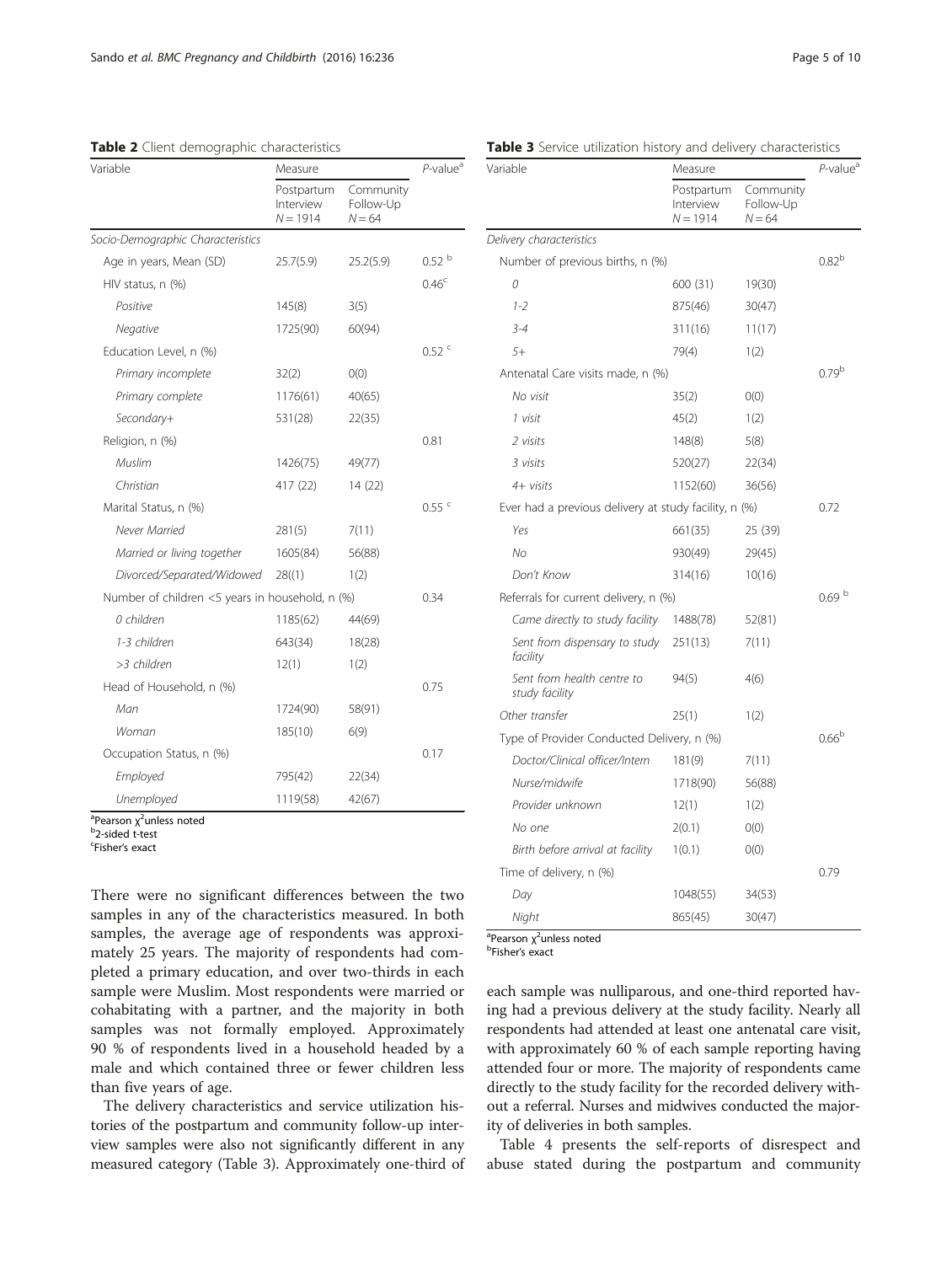<span id="page-5-0"></span>Table 4 Client reports of disrespect and abuse

| Type of Disrespect and Abuse                               | Postpartum<br>Interview<br>$N = 1914$<br>n (%) | Community<br>Follow-Up<br>$N = 64$<br>n (%) | <i>p</i> -value |
|------------------------------------------------------------|------------------------------------------------|---------------------------------------------|-----------------|
| Any form of disrespect or abuse                            | 278(15)                                        | 50(70)                                      | < 0.001         |
| Physical abuse                                             | 84(5)                                          | 33 (52)                                     | < 0.001         |
| Kicked                                                     | 2(0.1)                                         | 1(1)                                        | 0.03            |
| Pinched                                                    | 22(1)                                          | 3(5)                                        | 0.02            |
| Slapped                                                    | 23(1)                                          | 17(27)                                      | < 0.001         |
| Pushed                                                     | 12(0.6)                                        | 4(6)                                        | < 0.001         |
| Beaten                                                     | 4(0.2)                                         | 5(8)                                        | < 0.001         |
| Episiotomy without anesthesia                              | 1(0.1)                                         | 1(2)                                        | < 0.001         |
| Tied to the delivery bed                                   | 2(0.1)                                         | 0(0)                                        | 0.80            |
| Other                                                      | 17(0.9)                                        | 9(14)                                       | < 0.001         |
| Non-consented care                                         | 4(0.2)                                         | 3(5)                                        | < 0.001         |
| Abdominal Palpation                                        | 2(0.1)                                         | 0(0)                                        | 0.79            |
| Vaginal Examination                                        | 4(0.2)                                         | 1(2)                                        | 0.35            |
| Episiotomy                                                 | O(0)                                           | 1(1)                                        | < 0.001         |
| Other                                                      | 0(0)                                           | 1(2)                                        | < 0.001         |
| Non-confidential care                                      | 32(2)                                          | 34 (54)                                     | < 0.001         |
| Discussed personal issues in<br>earshot of other clients   | 1(0.1)                                         | 1(2)                                        | 0.004           |
| Health information discussed<br>with non-health staff      | O(0)                                           | 2(3)                                        | < 0.001         |
| Other                                                      | O(0)                                           | O(0)                                        | 0.79            |
| Lack of Privacy                                            | 35(2)                                          | 34(53)                                      | < 0.001         |
| No screens blocking view<br>during delivery or examination | 16(0.8)                                        | 29(45)                                      | < 0.001         |
| Uncovered during delivery or<br>examination                | 17(0.9)                                        | 31(48)                                      | < 0.001         |
| Non-dignified care                                         | 121(6)                                         | 34(53)                                      | < 0.001         |
| Shouted at                                                 | 35(2)                                          | 24(38)                                      | < 0.001         |
| Scolded                                                    | 90(5)                                          | 16(25)                                      | < 0.001         |
| Threatened to withhold<br>services                         | 1(0.1)                                         | 1(2)                                        | 0.04            |
| Called by insulting name                                   | 3(0.2)                                         | O(0)                                        | 0.71            |
| Laughed at or scorned                                      | 3(0.2)                                         | O(0)                                        | 0.71            |
| Other                                                      | 12(0.6)                                        | 1(2)                                        | 0.77            |
| Abandonment of care                                        | 147(8)                                         | 33(52)                                      | < 0.001         |
| While in Labor                                             | 104(5)                                         | 22(34)                                      | < 0.001         |
| While Delivering                                           | 60(3)                                          | 12(19)                                      | < 0.001         |
| While experiencing a<br>complication                       | 1(0.1)                                         | O(0)                                        | 0.79            |
| After delivery                                             | 2(0.1)                                         | O(0)                                        | 0.71            |
| Other                                                      | 5(0.3)                                         | O(0)                                        | 0.64            |
| Detention in facilities                                    | 4(0.2)                                         | 1(2)                                        | 0.17            |

follow-up interviews. During postpartum interviews, 15 % of respondents reported experiencing any D&A. Reporting of D&A was significantly higher  $(P < 0.001)$ during community follow-up interviews, in which 70 % of respondents reported any experience of D&A. A significantly higher proportion of respondents reported experiencing physical abuse (52 % vs. 5 %,  $P < 0.001$ ), nonconsented care  $(5 \% \text{ vs. } 0.2 \% \text{ P} < 0.001)$ , nonconfidential care (54 % vs. 2 %,  $P < 0.001$ ), lack of privacy (53 % vs. 2 %, P < 0.001), non-dignified care (53 % vs. 6 %,  $P < 0.001$ ), and abandonment (52 % vs. 8 %,  $P <$ 0.001) during community follow-up interviews compared to postpartum interviews, respectively.

In addition to the categories of D&A presented in Table 4 and included in calculations of "overall D&A", responses given by women indicated that disrespect and abuse were evident in ways not explicitly included in the Bowser and Hill framework. Table 5 presents information on the prevalence of two additional categories of behaviors that may be considered disrespectful or abusive and which were prevalent in the study facility. Lack of information was frequently reported by respondents and was separated from non-consented care. This differentiation was considered important by many local stakeholders, who believe that violating consent (e.g. performing a procedure when the woman was not asked for permission) was an intentional act of D&A, while lack of information was passive (e.g. the provider may neglect to mention information due to time constraints). Additionally, respondents were asked to report whether, at any time during their stay at the study facility, they

| Table 5 Other forms of D&A reported by clients |
|------------------------------------------------|
|------------------------------------------------|

|                                                                               | Postpartum<br>Interview<br>n (%) | Community p-value<br>Follow-Up<br>n (%) |       |
|-------------------------------------------------------------------------------|----------------------------------|-----------------------------------------|-------|
| Lack of Information ( $N = 1799$ and 69, respectively)                        |                                  |                                         |       |
| No information given on ward<br>environment (e.g. where the<br>bathrooms are) | 1323(69)                         | 50(78)                                  | 0.87  |
| No information given on meal<br>times and what to eat or not<br>eat           | 1886(99)                         | 64(100)                                 | 0.22  |
| Findings of general examination<br>not explained                              | 1728(90)                         | 57(89)                                  | 0.041 |
| Findings of vaginal examination<br>not explained                              | 1297(68)                         | 47(73)                                  | 0.019 |
| No information given on progress<br>of labor                                  | 1555(81)                         | 53(83)                                  | 0.09  |
| No information given on<br>movement during labor                              | 1856(97)                         | 63(98)                                  | 0.34  |
| No information given on when<br>to breastfeed baby                            | 1772(93)                         | 63(98)                                  | 0.04  |
| Asked for informal fees ( $N = 860$<br>and 70, respectively)                  | 103(5)                           | 9(14)                                   | 0.55  |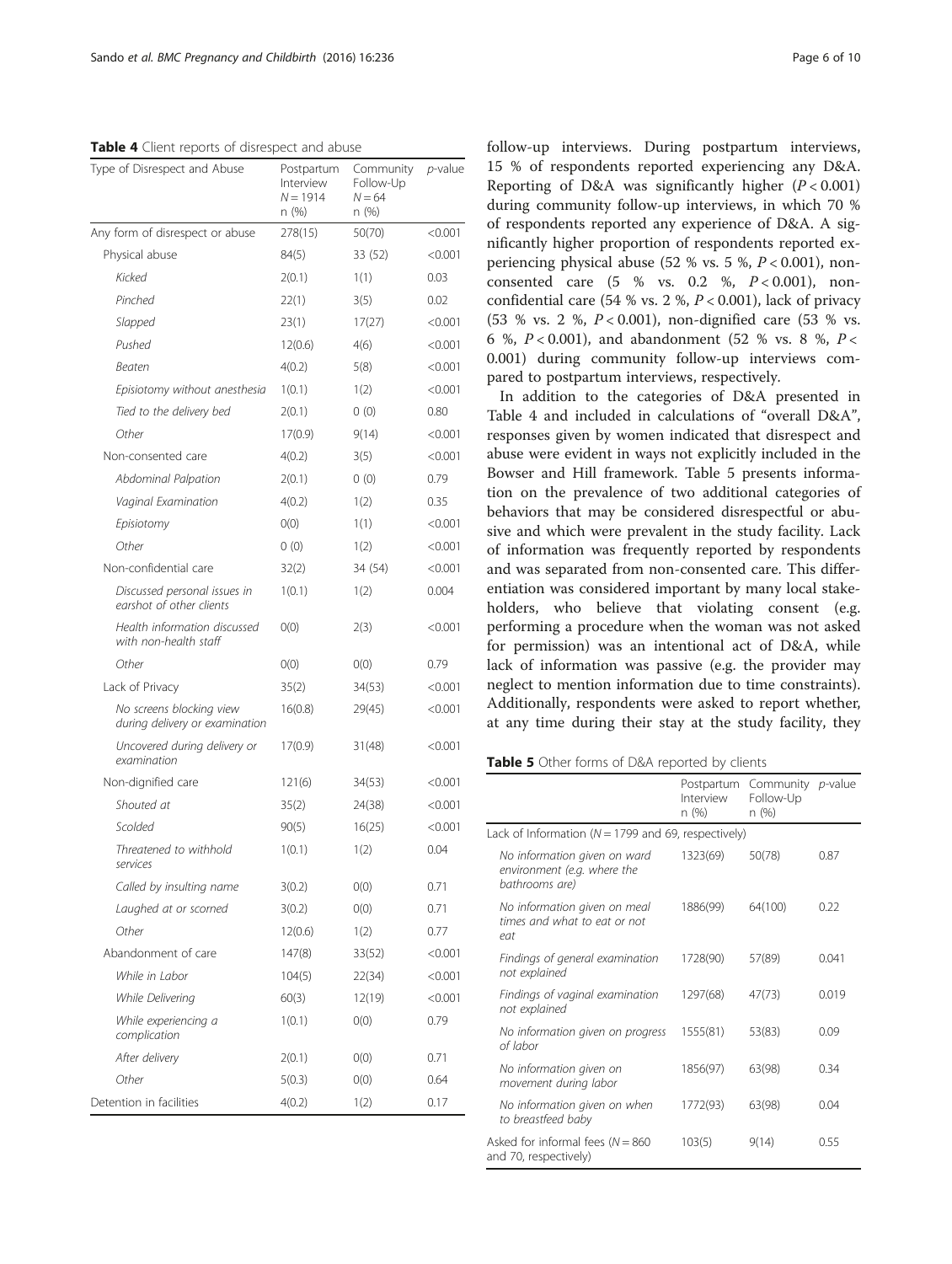felt or perceived that they were asked for favors or money other than official costs of service. Reports between the two surveys found 5 % and 14 % of women in the postpartum and community follow-up surveys reporting being asked for informal fees, respectively. The difference was not statistically significant.

In addition to the categories shown in Tables [4](#page-5-0) and [5](#page-5-0), 6 % of respondents in the postpartum interview and 59 % in the community follow-up interview reported experiencing some other form of D&A that they had not yet reported as a particular category of D&A. The openended responses provided by respondents show the complexity of reporting such behaviors and the interconnectedness of the categories presented.

During postpartum and community follow-up interviews, respondents were also asked about their satisfaction with their delivery experience. As shown in Fig. 1, reports of satisfaction were much higher during postpartum interviews than community follow-up interviews, and the distribution of answers between the two surveys is significantly different  $(P < 0.001)$ . During the postpartum interview, only 1.2 % of respondents reported being somewhat or very dissatisfied; this percentage jumped substantially during community follow-up to 28.6 %. Respondents were also asked to rate the respectfulness of providers during their labor and delivery (Fig. [2](#page-7-0)). Again, reports at community follow-up were significantly less positive than the postpartum interview, with 24.3 % of respondents in the community follow-up interview reporting "poor" provider respect compared to 3.3 % during the postpartum interview  $(P < 0.001)$ .

The direct observation checklist used for this study did not include questions that were expansive enough to capture all forms of disrespect and abuse that occurred. Therefore, we are not reporting an overall observed prevalence of D&A. However, a subset of specific events that were recorded by observers and can be compared to respondents' self reports are shown in Table [6.](#page-7-0) Direct observations of client-provider interactions during labor and delivery documented a high incidence of disrespectful and abusive behaviors. For example, over 84 % of women were not asked for consent for examinations they received in the antenatal ward (non-consented care) and one-fifth of women had their confidentiality violated during history taking in the antenatal ward. Lack of privacy was particularly prevalent, with approximately 58 % of women not being covered during delivery and over 84 % of women required to share a bed in the postnatal ward. Furthermore, two-thirds of women who were observed were put in beds in the postnatal ward that were not clean. Open-ended responses recorded by observers provide additional examples of the types of disrespectful and abusive behaviors occurring in the study facility:

"The nurse shouted and spoke ridiculing words while the mother lay there naked and uncovered." (Direct Observation)

"She delivered on the floor as the nurse was still shouting, she continued to shout at her and she didn't even look to see how the baby came out." (Direct Observation)

## **Discussion**

The findings presented here are among some of the first quantitative measures of disrespect and abuse during facility-based childbirth, and the first known findings that are specific to an urban hospital environment. Overall, 15 % of respondents reported experiencing some form of disrespectful or abusive behavior when interviewed three to six hours postpartum. This number rose dramatically to 70 % when respondents were interviewed weeks later in their homes. The most commonly reported categories of D&A in the postpartum interview

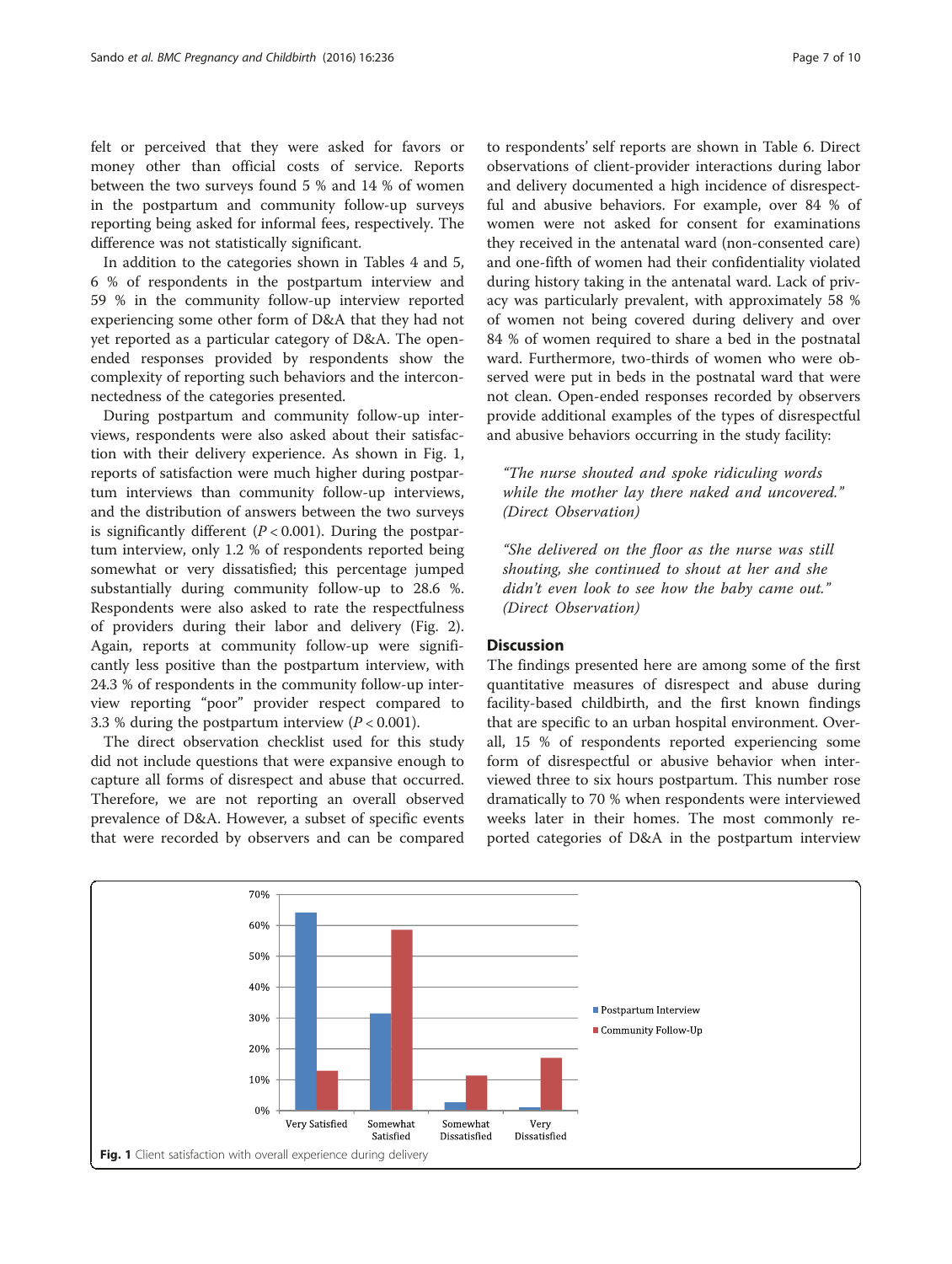<span id="page-7-0"></span>

Table 6 Observed disrespect and abuse

| Type of disrespect and abuse observed                                        | Incidence<br>$N = 197$<br>n (%) |
|------------------------------------------------------------------------------|---------------------------------|
| Physical abuse                                                               |                                 |
| Episiotomy performed without anesthesia given ( $n = 17$ )                   | 9(5)                            |
| Non-consented care                                                           |                                 |
| Lack of consent for first examination in antenatal ward                      | 166(84)                         |
| Lack of consent for vaginal examination in antenatal<br>ward                 | 160(81)                         |
| Non-confidential care                                                        |                                 |
| Mother's history taking findings shared when others<br>could hear            | 37(19)                          |
| Lack of privacy                                                              |                                 |
| No partitions separating beds in antenatal ward                              | 10(5)                           |
| Partitions do not give privacy in antenatal ward                             | 50(25)                          |
| Mother not covered during examination in antenatal<br>ward                   | 46(23)                          |
| Mother not covered while being moved from antenatal<br>ward to delivery room | 27(14)                          |
| Mother not covered during delivery                                           | 115(58)                         |
| Partitions not closed during delivery                                        | 53(27)                          |
| Mother not well covered after third stage of labor                           | 23(12)                          |
| Mother not given a bed to herself in post-natal ward                         | 166(84)                         |
| No partitions/curtains between beds in post-natal ward                       | 167(85)                         |
| No partition/curtain during post-natal examination,<br>if done $(n = 19)$    | 9(50)                           |
| Mother not covered during post-natal examination,<br>if done ( $n = 19$ )    | 9(50)                           |
| Non-dignified care                                                           |                                 |
| Mother not welcomed in a kind and gentle manner                              | 50(26)                          |
| Use of non-dignified language during history taking                          | 9(5)                            |
| Use of harsh tone or shouting during history taking                          | 13(62)                          |
| Bed in post-natal ward not clean                                             | 122(67)                         |
| Bed in post-natal ward not covered with a bed sheet                          | 180(91)                         |

were abandonment, non-dignified care, and physical abuse. During community follow-up interviews, more than 50 % of women reported experiencing D&A for nearly all categories, with only non-consented care and detention being reported by less than half of respondents.

The difference in reporting of D&A between the two time periods is striking. Similarly, levels of satisfaction with overall care experience and perceptions of provider respectfulness were significantly lower in the community follow-up than postpartum interviews. Thus, reports of both experienced and perceived elements of care were significantly different between the two interviews and both were significantly more negative at community follow-up. The difference cannot be explained by demographic characteristic or reproductive care history profiles of respondents, because women in both groups were very similar. Although the sample size of the community follow-up is substantially smaller, it was randomly selected. We therefore can safely hypothesize that the full sample of postpartum interview respondents  $(n = 2000)$ would have responded similarly had they been interviewed at community follow-up.

We hypothesize that these differences may be due in part to the fact that women immediately postpartum can be overwhelmed by feelings of exhaustion and relief [[22](#page-9-0)] and may not have time to reflect on their experience until much later. Despite study staff assurances that responses would not be linked to the women or affect their future care in any way, it is also possible that these differences may be influenced by courtesy bias or women not feeling comfortable reporting a negative experience while still at the facility. Other studies, however, have shown that reporting of other subjective indicators—such as staff friendliness or satisfaction—can be much higher during facility-based than household-based interviews [\[23\]](#page-9-0). It is also possible that the postpartum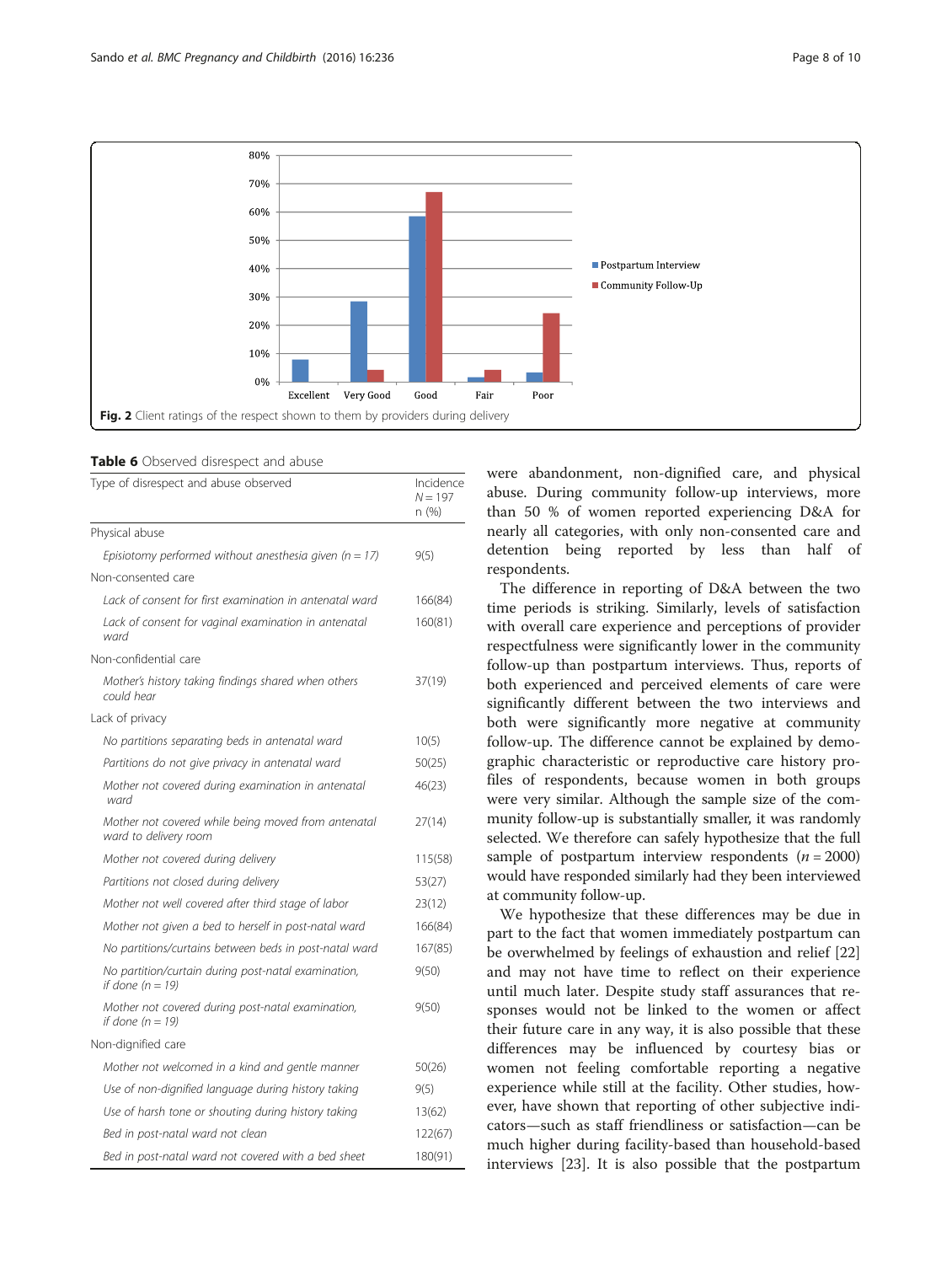interview sensitized respondents to the issue of disrespect and abuse, making them more likely to consider the issue during community follow-up interviews. More research is needed to determine why women's perceptions of their childbirth experience change over time and in different locations and circumstances.

Disrespect and abuse is a complex phenomenon to measure. In an attempt to increase the validity of our results, we triangulated data sources on the observed incidence of disrespectful and abusive behaviors during client-provider interactions during childbirth and the incidence reported by women in the immediate and late postpartum periods. Data obtained through each of these methods have specific limitations. Not all constructs of D&A can be captured from an outside perspective; for example, humiliation through nondignified care is subjective to the feelings of the woman. However it is clear from the data presented that external observers recorded an extremely high incidence of some forms of D&A. Over 84 % of women observed had to share a bed in the post-natal ward, a position that was likely to compromise their privacy, confidentiality, and dignity. These discrepancies between women's self-reports of disrespect and abuse—both during postpartum and community follow-up interviews—and the incidence recorded by direct observers indicate that at least some forms of disrespect and abuse have been normalized by a large segment of the patient population.

The forms of disrespect and abuse reported in this study comprise two broad, non-mutually exclusive categories: those that are inherently interpersonal in nature and those that are likely driven or perpetuated by facility and health system shortages and failures. Between April and August 2013 when data were being collected, a total of 8869 deliveries took place in the study facility for an average of 60 deliveries per day. Additionally, 624 pregnancy complications were recorded, as were 20 maternal deaths and 90 neonatal deaths. Despite this high patient load and poor maternal health outcomes, the study facility was dramatically understaffed. During the study period, there were only three providers per eight-hour shift in the labor and delivery ward, a maximum of six providers per shift in the antenatal ward, and a maximum of three providers per shift in the postnatal ward. These conditions—which are increasingly common in urban areas throughout resource-limited countries as facility-based delivery rates increase [[4, 11\]](#page-9-0)—are in and of themselves disrespectful to both the staff and the women who experience them. Infrastructural and staffing shortages and deficiencies likely play a substantial causal role in the high rates of privacy/confidentiality breaches and abandonment of care.

However, the reports of disrespect and abuse presented here cannot be solely attributed to such institutional and systemic issues.

Many instances of disrespectful behavior have obvious implications for maternal and newborn safety, such as the accounts above of women delivering alone because a provider refused to help. However, even categories of disrespect and abuse that may be considered to be "lesser" offenses or "lower risk"—such as scolding, humiliation, or shouting—undermine patient-provider trust and can have insidious effects on the safety and culture of a health care facility [[12\]](#page-9-0). For example, it is highly likely that a mother who has been ignored or shouted at throughout the course of her labor would hesitate to inform a health care provider of danger signs for fear of further maltreatment.

Taken together, these narratives show that despite taxing conditions, disrespect and abuse are never inevitable. There is a clear need to improve the conditions of care and to better understand providers' perceptions and experiences to ensure that their needs are being met, and that they are supported and encouraged to act in a kind and caring manner.

### Study limitations

The study tools were developed and validated for a research program that measured disrespect and abuse in Kenya, but were not validated in Tanzania. Similarly, the checklist employed for direct observations of client-provider interactions during labor and delivery was not originally developed for measurement of disrespect and abuse, and therefore did not holistically measure all manifestations of these behaviors. Finally, budget and time constraints prevented investigators from obtaining a statistically significant sample of community follow-up interviews, which would have allowed for more precision and reliability of these data. In order to address this gap we have used the variety of methods to allow for triangulation between perspectives of disrespectful and abusive events to provide a more holistic understanding of the scope and magnitude of these issues.

## Conclusion

This study is an illustrative example of why using facility-based delivery rates as a proxy indicator for quality maternal health care is not appropriate. The Dar es Salaam region has a 90 % facility-based delivery rate, yet maternal health outcomes in the study facility and region are shockingly poor. In many urban areas throughout the resource-limited countries, improved and incentivized access to services has led to an increase in women seeking facility-based care during childbirth. As a result, many urban hospitals such as the study